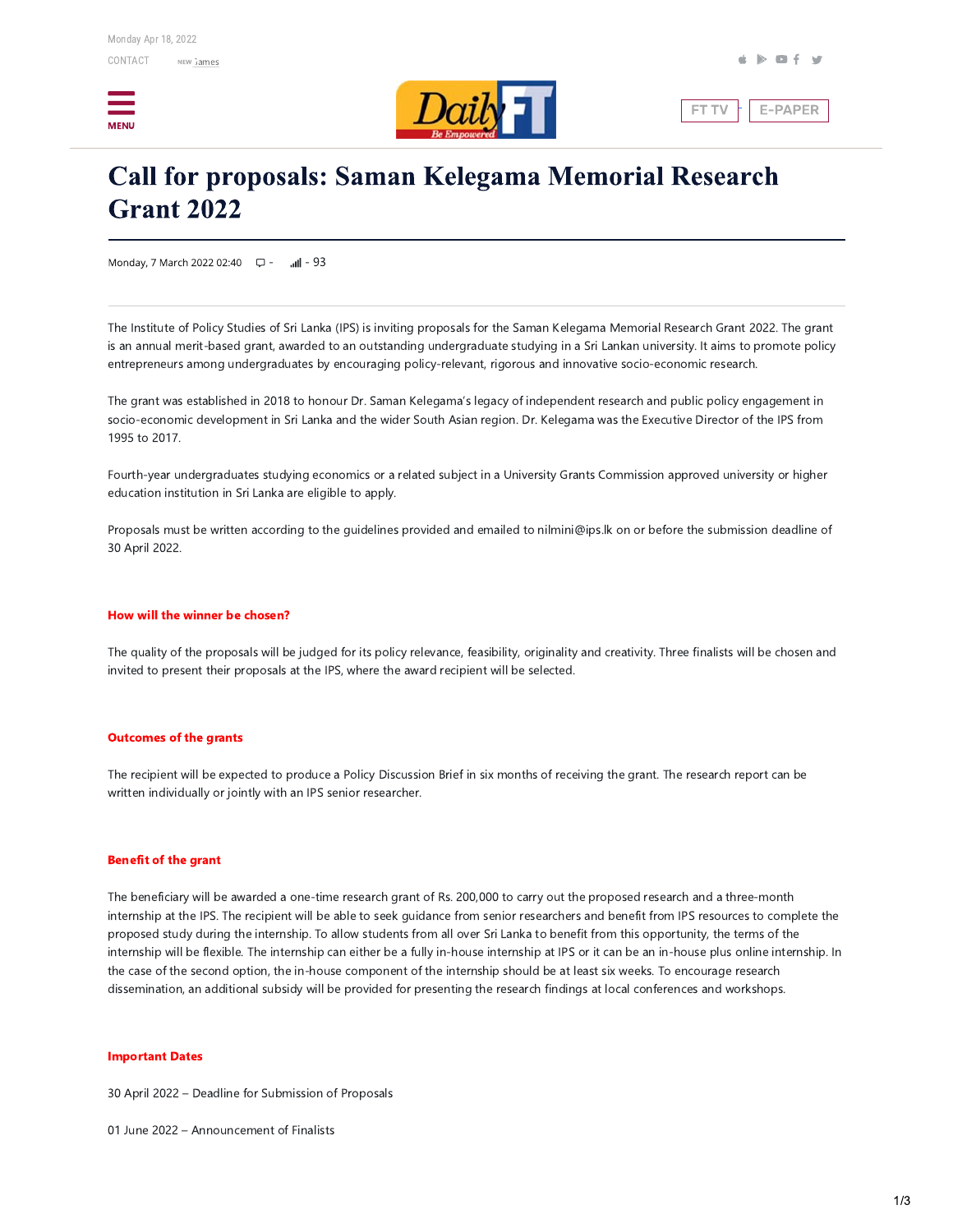Further information is available at: https://www.ips.lk/saman-kelegama-memorial-research-grant/

# **COMMENTS**